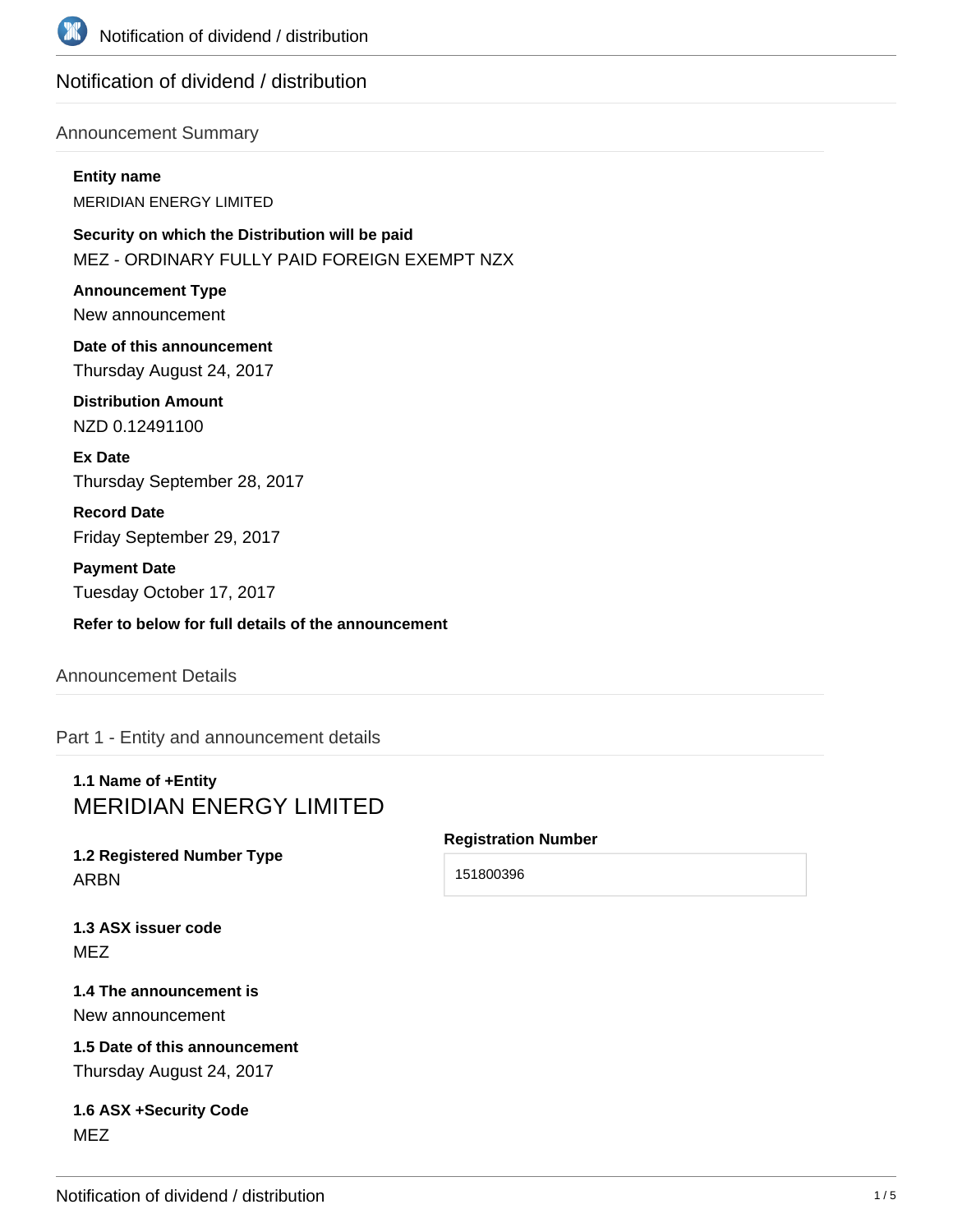

## **ASX +Security Description** ORDINARY FULLY PAID FOREIGN EXEMPT NZX

Part 2A - All dividends/distributions basic details

**2A.1 Type of dividend/distribution Ordinary** Special

**2A.2 The Dividend/distribution:**

relates to a period of six months

**2A.3 The dividend/distribution relates to the financial reporting or payment period ending ended/ending (date)** Friday June 30, 2017

**2A.4 +Record Date**

Friday September 29, 2017

**2A.5 Ex Date** Thursday September 28, 2017

**2A.6 Payment Date**

Tuesday October 17, 2017

**2A.7 Are any of the below approvals required for the dividend/distribution before business day 0 of the timetable?**

- **•** Security holder approval
- **Court approval**
- **Lodgement of court order with +ASIC**
- **ACCC approval**
- **FIRB approval**
- **Another approval/condition external to the entity required before business day 0 of the timetable for the dividend/distribution.**

No

**2A.8 Currency in which the dividend/distribution is made ("primary currency")**

NZD - New Zealand Dollar

**2A.9 Total dividend/distribution payment amount per +security (in primary currency) for all dividends/distributions notified in this form** NZD 0.12491100

**2A.9a AUD equivalent to total dividend/distribution amount per +security**

| 2A.9b If AUD equivalent not known, date for | <b>Estimated or Actual?</b><br>Actual |
|---------------------------------------------|---------------------------------------|
| information to be released                  |                                       |
| Friday September 29, 2017                   |                                       |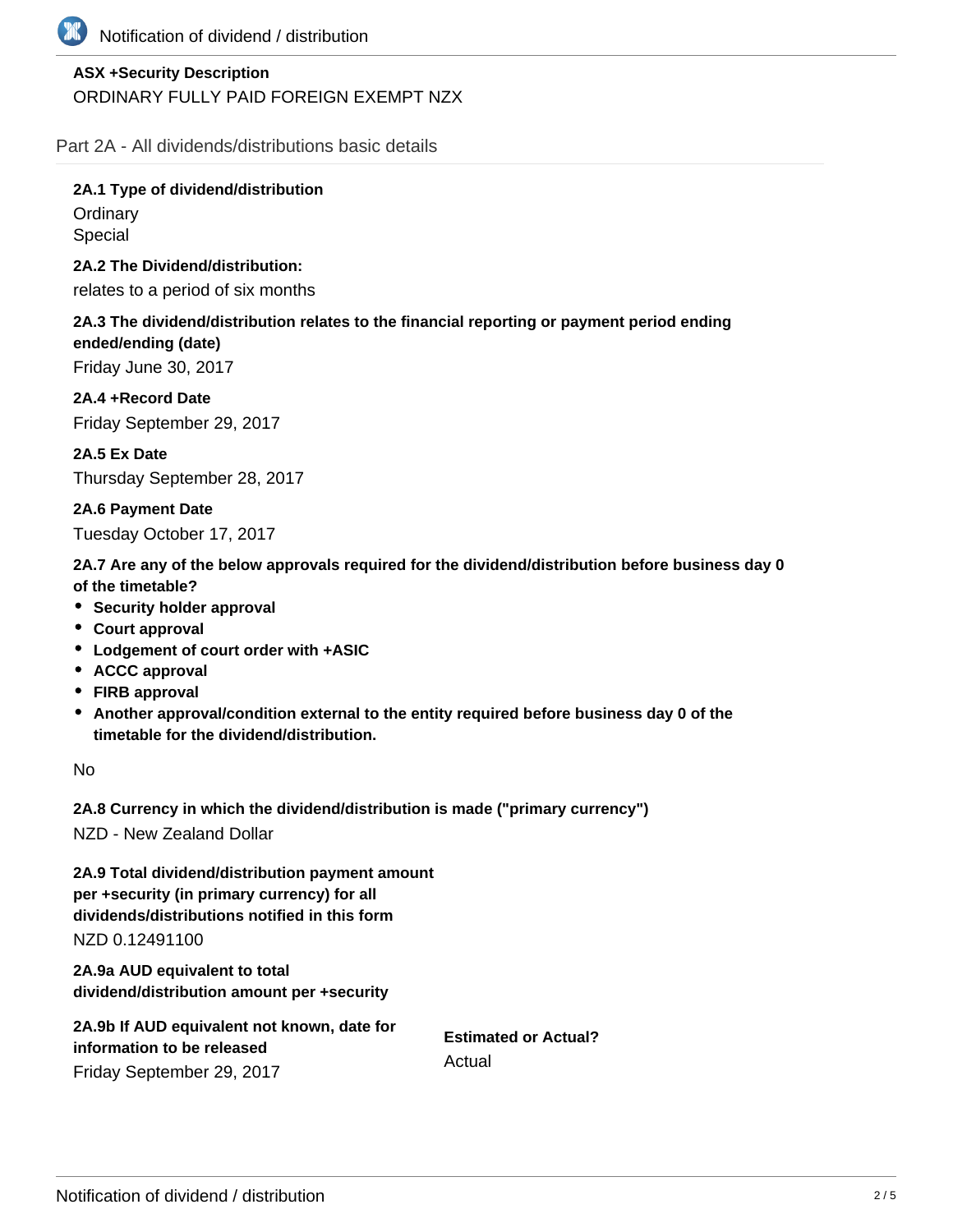

# Notification of dividend / distribution

**2A.10 Does the entity have arrangements relating to the currency in which the dividend/distribution is paid to securityholders that it wishes to disclose to the market?**

Yes

**2A.11 Does the entity have a securities plan for dividends/distributions on this +security?**

We do not have a securities plan for dividends/distributions on this security

#### **2A.12 Does the +entity have tax component information apart from franking?**

No

### **2A.13 Withholding tax rate applicable to the dividend/distribution** 15.000000

Part 2B - Currency Information

**2B.1 Does the entity default to payment in certain currencies dependent upon certain attributes such as the banking instruction or registered address of the +securityholder? (For example NZD to residents of New Zealand and/or USD to residents of the U.S.A.).**

Yes

#### **2B.2 Please provide a description of your currency arrangements**

Payment to shareholders on the Australian register will be calculated on the AUD/NZX foreign exchange hedge rate.

#### **2B.2a Other currency/currencies in which the dividend/distribution will be paid:**

AUD - Australian Dollar **AUD** 

#### **2B.2b Please provide the exchange rates used for non-primary currency payments**

**2B.2c If payment currency equivalent and exchange rates not known, date for information to be released** Friday September 29, 2017 **Estimated or Actual?** Actual

## **2B.3 Can the securityholder choose to receive a currency different to the currency they would receive under the default arrangements?**

No

### Part 3A - Ordinary dividend/distribution

| 3A.1 Is the ordinary dividend/distribution | 3A.1a Ordinary dividend/distribution estimated |
|--------------------------------------------|------------------------------------------------|
| estimated at this time?                    | amount per +security                           |
| No                                         | <b>NZD</b>                                     |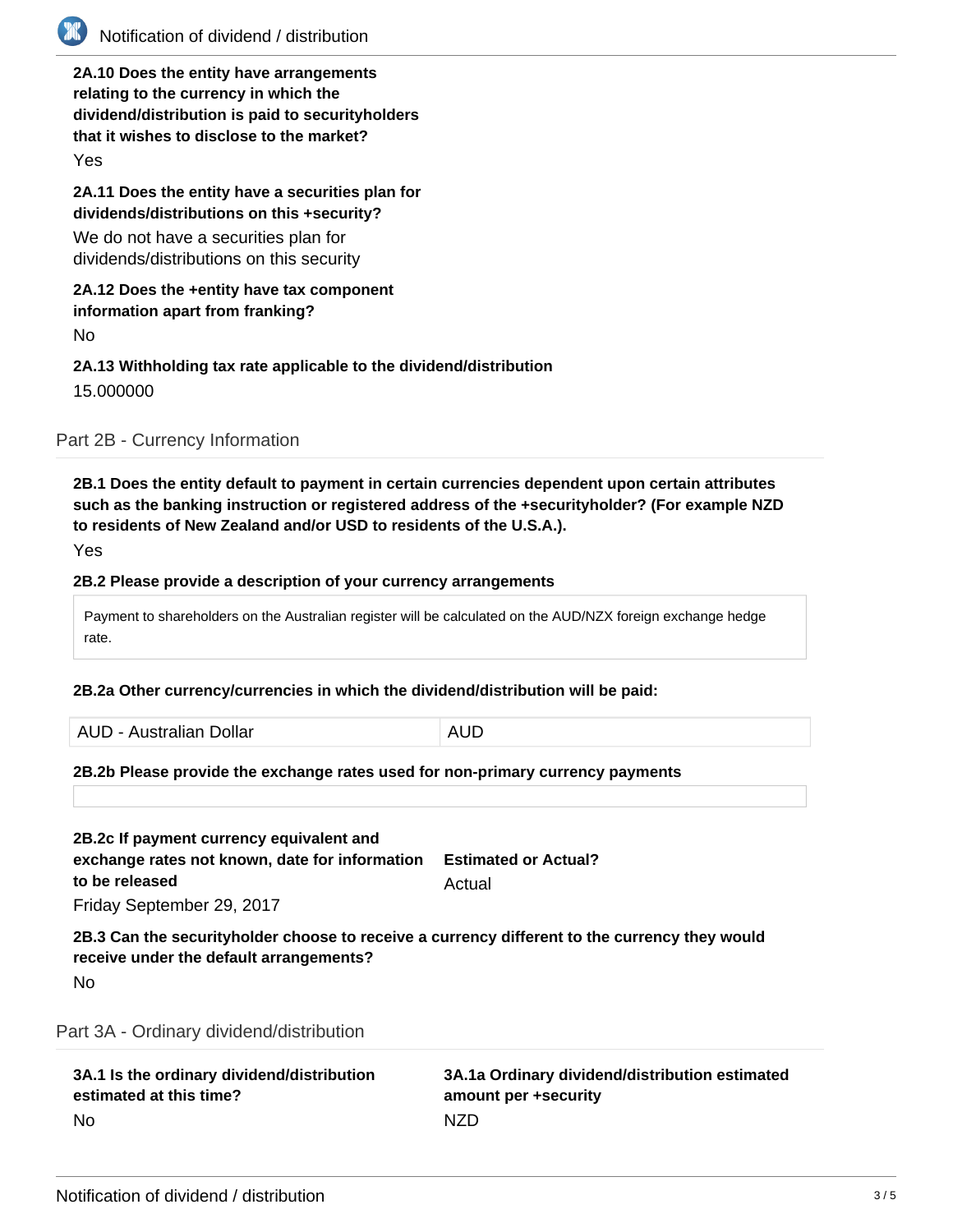| Notification of dividend / distribution                                                                                            |                                                                                     |
|------------------------------------------------------------------------------------------------------------------------------------|-------------------------------------------------------------------------------------|
| 3A.1b Ordinary Dividend/distribution amount per<br>security<br>NZD 0.08700000                                                      |                                                                                     |
| 3A.2 Is the ordinary dividend/distribution<br>franked?<br><b>No</b>                                                                |                                                                                     |
| 3A.3 Percentage of ordinary<br>dividend/distribution that is franked<br>0.0000%                                                    |                                                                                     |
| 3A.4 Ordinary dividend/distribution franked<br>amount per +security<br>NZD 0.00000000                                              | 3A.5 Percentage amount of dividend which is<br>unfranked<br>100.0000 %              |
| 3A.6 Ordinary dividend/distribution unfranked<br>amount per +security excluding conduit foreign<br>income amount<br>NZD 0.08700000 |                                                                                     |
| Part 3B - Special dividend/distribution                                                                                            |                                                                                     |
| 3B.1 Is the special dividend/distribution<br>estimated at this time?<br>No                                                         | 3B.1a Special dividend/distribution estimated<br>amount per +security<br><b>NZD</b> |
| 3B.1b Special dividend/distribution amount per<br>+security<br>NZD 0.02440000                                                      |                                                                                     |
| 3B.2 Is special dividend/distribution franked?<br>No                                                                               |                                                                                     |
| 3B.3 Percentage of special dividend/distribution<br>that is franked<br>0.0000%                                                     |                                                                                     |
| 3B.4 Special dividend/distribution franked<br>amount per +security<br>NZD 0.00000000                                               | 3B.5 Percentage of special dividend/distribution<br>that is unfranked<br>100.0000 % |
| 3B.6 Special dividend/distribution unfranked amount per +security excluding conduit foreign<br>income amount<br>NZD 0.02440000     |                                                                                     |
| Part 3F - NZD declared dividends/distributions - supplementary dividend/distribution                                               |                                                                                     |
|                                                                                                                                    |                                                                                     |

**3F.1 Is a supplementary dividend/distribution payable?** Yes **3F.2 Is the supplementary dividend/distribution estimated at this time?** No